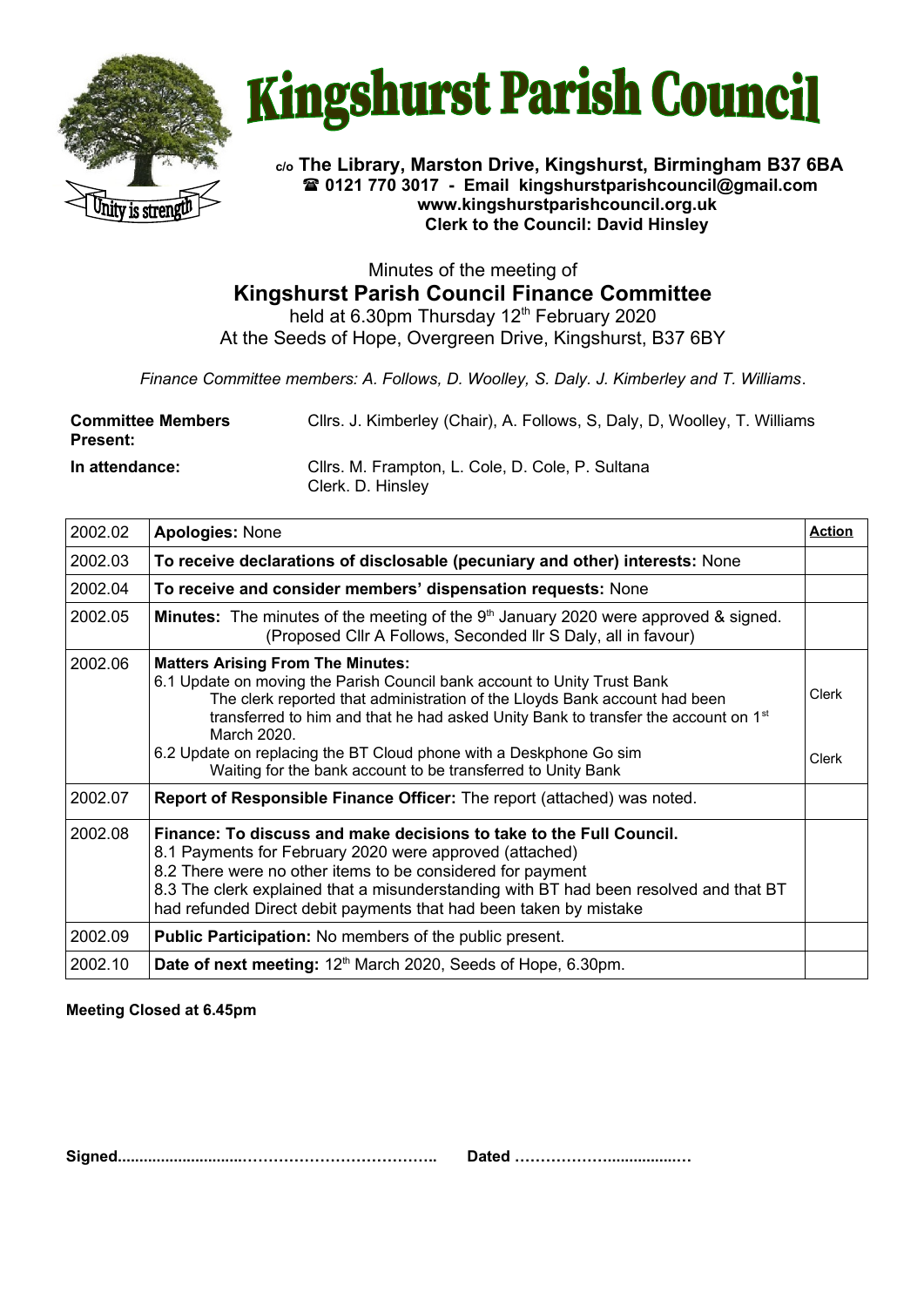# **Confirmed Payments for February 2020 as at 13/02/2020**

| Cheque payments - | £1284.57 |
|-------------------|----------|
| Direct payments - | £ 57.48  |
| Total -           | £1342.05 |

## **Other Items For Payment**

Christmas tree and lights approx £2000

### **Bank account**

Bank account balance 3<sup>rd</sup> February 2020 **£65687.41** minus confirmed payments for February 2020 £1342.05 ---------------

£64345.36

# **Move to Unity Trust Bank**

Lloyds have now confirmed the transfer of account administration to new clerk and Unity Bank have been be requested to transfer the account on 1<sup>st</sup> March 2020..

# **Cloud phone**

Delayed – requires direct debit / standing order to be set up (see above).

### **Precept 2020-21**

A precept of £49310.00 was agreed at the Full Council Meeting held on  $9<sup>th</sup>$  January 2020 and this figure has been submitted to SMBC for collection and payment during financial year 2020-21.

**David Hinsley Clerk / RFO**

**7 th February 2020**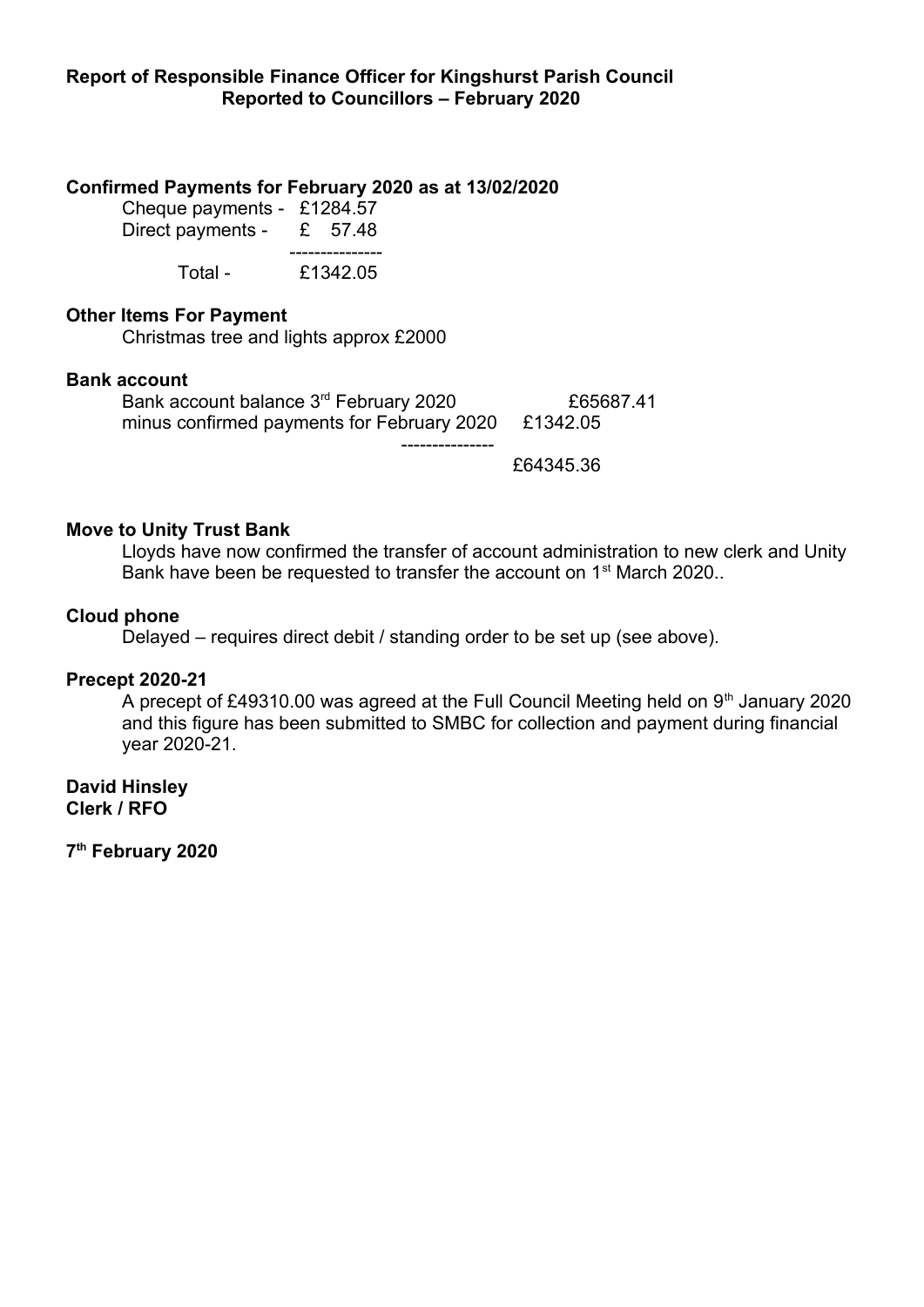|                                                       |        | <b>Cheque</b>   | Cheque          | Cheque          | <b>Cheque</b>    | <b>Cheque</b>   | <b>Cheque</b>   | Cheque          | <b>Cheque</b>   | Cheque          | <b>Cheque</b>   | Cheque          | <b>Type</b>          |        | g                    | <b>Cheque</b>     | <b>Cheque</b>                       | Cheque                     | <b>Cheque</b>    | Cheque                   | <b>Cheque</b>                                             | Cheque                     | <b>Type</b> | Payment       |  |
|-------------------------------------------------------|--------|-----------------|-----------------|-----------------|------------------|-----------------|-----------------|-----------------|-----------------|-----------------|-----------------|-----------------|----------------------|--------|----------------------|-------------------|-------------------------------------|----------------------------|------------------|--------------------------|-----------------------------------------------------------|----------------------------|-------------|---------------|--|
|                                                       | TOTAL  | Cllr R Whiskens | Cllr P Sultana  | Cllr M Frampton | Cllr J Kimberley | Cllr S Daly     | Cllr L Cole     | Cllr D Cole     | Cllr D Woolley  | Cllr A Follows  | Cllr B Fellows  | Cllr T Williams | <b>HMRC Payments</b> | TOTAL  | 马                    | D. R. Hinsley     | D. R. Hinsley                       | Rae Rose Company           | Select Payroll   | <b>HMRC</b>              | <b>MALC</b>                                               | A Follows                  |             | Creditor      |  |
| GRAND TOTAL OUTGOINGS<br><b>TOTAL CHEQUE PAYMENTS</b> |        | Clirs allowance | Clirs allowance | Cllrs allowance | Cllrs allowance  | Cllrs allowance | Clirs allowance | Cllrs allowance | Cllrs allowance | Clirs allowance | Cllrs allowance | Cllrs allowance | Purpose              |        | Telephone / Internet | Mileage Expenses  | Office Stationery / Allotments Lock | Remove Christmas Banner(s) | Payroll services | Tax and NI contributions | DH Training (2 Courses + CiLCA registration) (3 invoices) | JA leaving present (chairs |             | Purpose       |  |
|                                                       | 612.40 | 46.35           | 57.75           | 46.35           | 46.35            | 46.15           | 57.75           | 57.75           | 46.15           | 92.30           | 57.75           | 57.75           | Payable              | 713.90 | 47.90                | $103.77$<br>83.25 |                                     | 30.00                      | 30.83            | 80.40                    | 130.00                                                    | 207.75                     | (Ex VAT)    | <b>Amount</b> |  |
| 1284.57<br>1342.05                                    |        |                 |                 |                 |                  |                 |                 |                 |                 |                 |                 |                 |                      | 5.17   | 85.9                 |                   |                                     |                            | 6.17             |                          |                                                           |                            | <b>VAT</b>  | Claimable     |  |
|                                                       |        |                 |                 |                 |                  |                 |                 |                 |                 |                 |                 |                 |                      | 729.65 | 57.48                | 83.25             | 103.77                              | 30.00                      | 37.00            | 80.40                    | 130.00                                                    | 207.75                     | (Inc VAT)   | <b>Amount</b> |  |

# KINGSHURST PARISH COUNCIL PAYMENTS FEBRUARY 2020